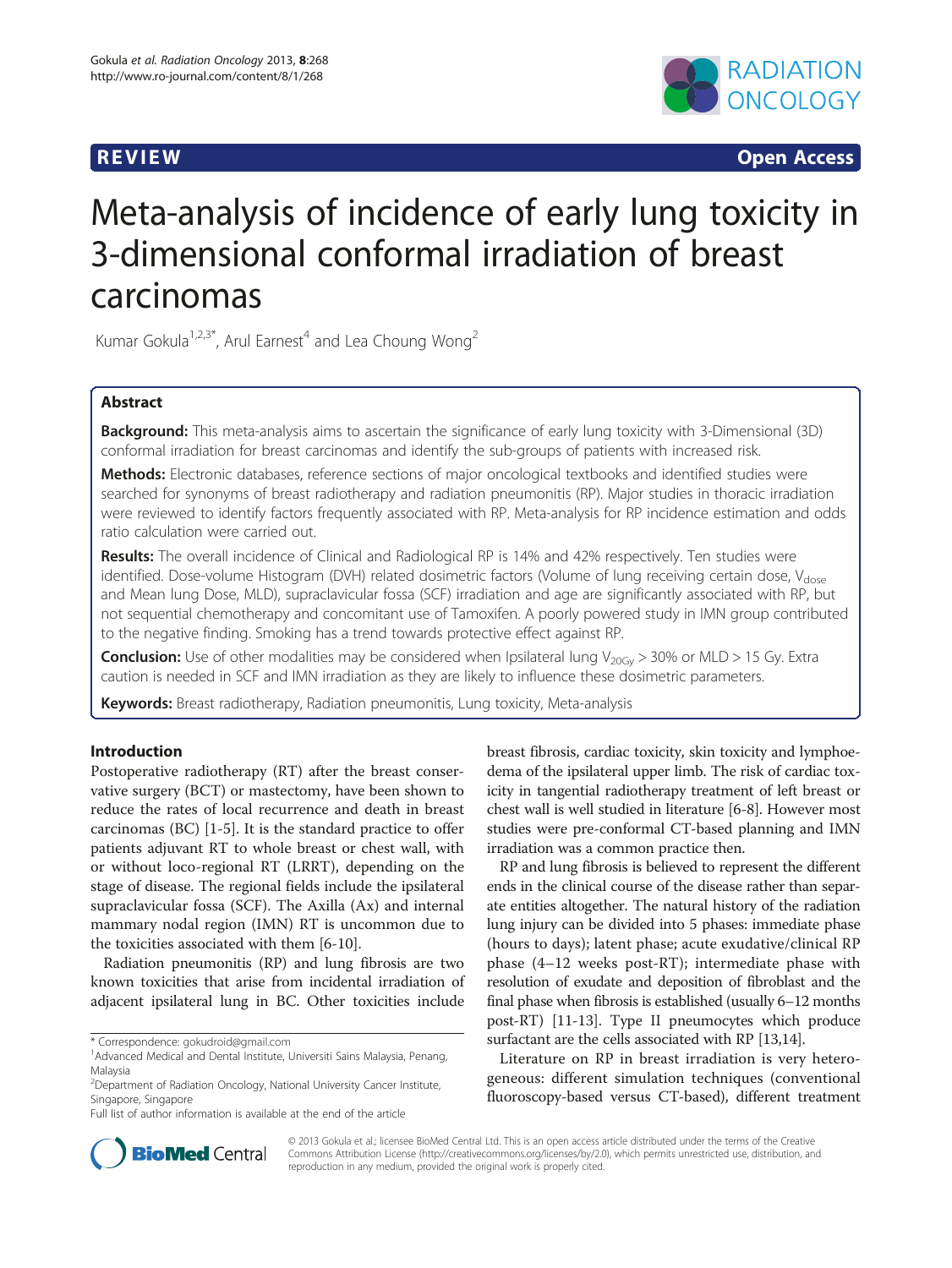planning systems [2-Dimensional (2-D) versus highly conformal CT-based], different sites treated (chest wall/ breast +/− Ax/SCF/IMN) and also use of electrons to treat the chest wall +/− IMN after mastectomy.

McDonald et al. [[11\]](#page-9-0) reported in 1995, the incidence of radiological and clinical RP to be in the range of 27 – 40% and 0 − 10% respectively in patients with BC undergoing radiotherapy based on 2 studies in 1980. The details of the radiotherapy techniques and the grades of both radiological and clinical RP were not mentioned in that review. These figures are the most likely estimates of RP incidence in non-conformal planning days.

Currently there is a trend towards minimizing toxicity to organs at risks in the adjuvant treatment of breast cancer. The newer RT modalities or techniques used include Intensity Modulated Radiotherapy (IMRT), Tomotherapy, Accelerated Partial Breast Irradiation (APBI) and Intraoperative Radiotherapy (IORT). IMRT and Tomotherapy produce more conformal radiation delivery at the expense of increased integral dose. These newer modalities are more expensive and needs longer planning time. Smith BD et al. [\[15\]](#page-9-0) has recently shown that the adoption of IMRT for BC in the United States have increased the cost of breast irradiation significantly.

In centers where there are limited resources or financial constraints, it is important to allocate the available resources accordingly without compromising the breast cancer patient's treatment outcome. Hence the important questions are:

- 1. Which patient subgroups will benefit from these newer modalities of treatment in regards to early lung toxicity?
- 2. What are the dosimetric parameters, treatment factors and patient factors which predict for RP or early lung toxicity in adjuvant 3-Dimensional Conformal RT (3D-CRT) for BC?

# Methodology

Electronic databases were searched from 1995 till April 2011 (3D-CRT techniques would have been very unlikely before 1995) using the following inclusion and exclusion criteria for adjuvant RT studies in BC:

Inclusion Criteria:

The use of 3D-CRT. Tangential photon fields or electrons for breast/chest wall treatment +/− LRRT. Histology proven BC or Ductal/Lobular Carcinomain-situ (DCIS/LCIS). Stage I-III BC. Female. Mastectomy or BCT.

Total dose of 50-60 Gy (or its equivalence in different dose fractionation).

Exclusion Criteria:

Male. Non-3D-CRT techniques. Stage IV BC. Concurrent chemotherapy. The use of Tomotherapy, APBI, interstitial implants, IORT or IMRT. Inoperable BC.

Search was performed using PubMed search builder for Breast Radiotherapy AND Meta-analysis (or Systematic review); Breast Radiotherapy AND Toxicity; Breast AND Radiotherapy AND Pneumonitis. This produced 536 hits. Cochrane library, Google Scholar and reference sections of the major Radiation Oncology textbooks were searched to ensure no important studies were missed. Eight studies from these results were initially identified for the analysis and two further studies were identified by searching the reference sections of those 8 studies. Although four of the identified studies had overlapping data, different endpoints were used in the analysis [[16-](#page-9-0)[19](#page-10-0)]. Only one retrospective study was included [[20\]](#page-10-0).

Factors affecting the incidence and severity of RP were identified from the above studies and other thoracic irradiation studies (lung, oesophagus, lymphoma and others), which reported on RP. These were dosimetric parameters ( $V_{dose}$  and MLD), patient factors (smoking and age) and treatment factors (SCF and IMN RT; concomitant Tamoxifen and sequential chemotherapy).

Radiological RP grading criteria used include Arrigada, modified lung fibrosis CTC (common toxicity criteria) and Nishioka system [\[21](#page-10-0)]. The grouping of low grade radiological RP in this analysis are: Modified Arrigada grade 1 in Holli's study [\[19](#page-10-0)] and Arrigada scores 1–3 in Goldman's study [\[22](#page-10-0)]. Any grades or scores above these values are grouped as high grade radiological RP. The clinical RP is also divided into low and high grades with clinical RP grade 1 classified as low grade and clinical RP grade 2 or more grouped as high grade.

# Statistical methods

Data was analysed using Stata® software, version 11.0 (Stata Corp College Station, TX, USA), and level of significance set at 5%. To estimate the incidences of clinical RP and radiological RP, we pooled the values from each study, using the random effects meta-analysis model. As for the association between treatment-related factors and RP, we combined the individual effect sizes (Odds Ratios) using the random-effects model, using the method of DerSimonian and Laird, with the estimate of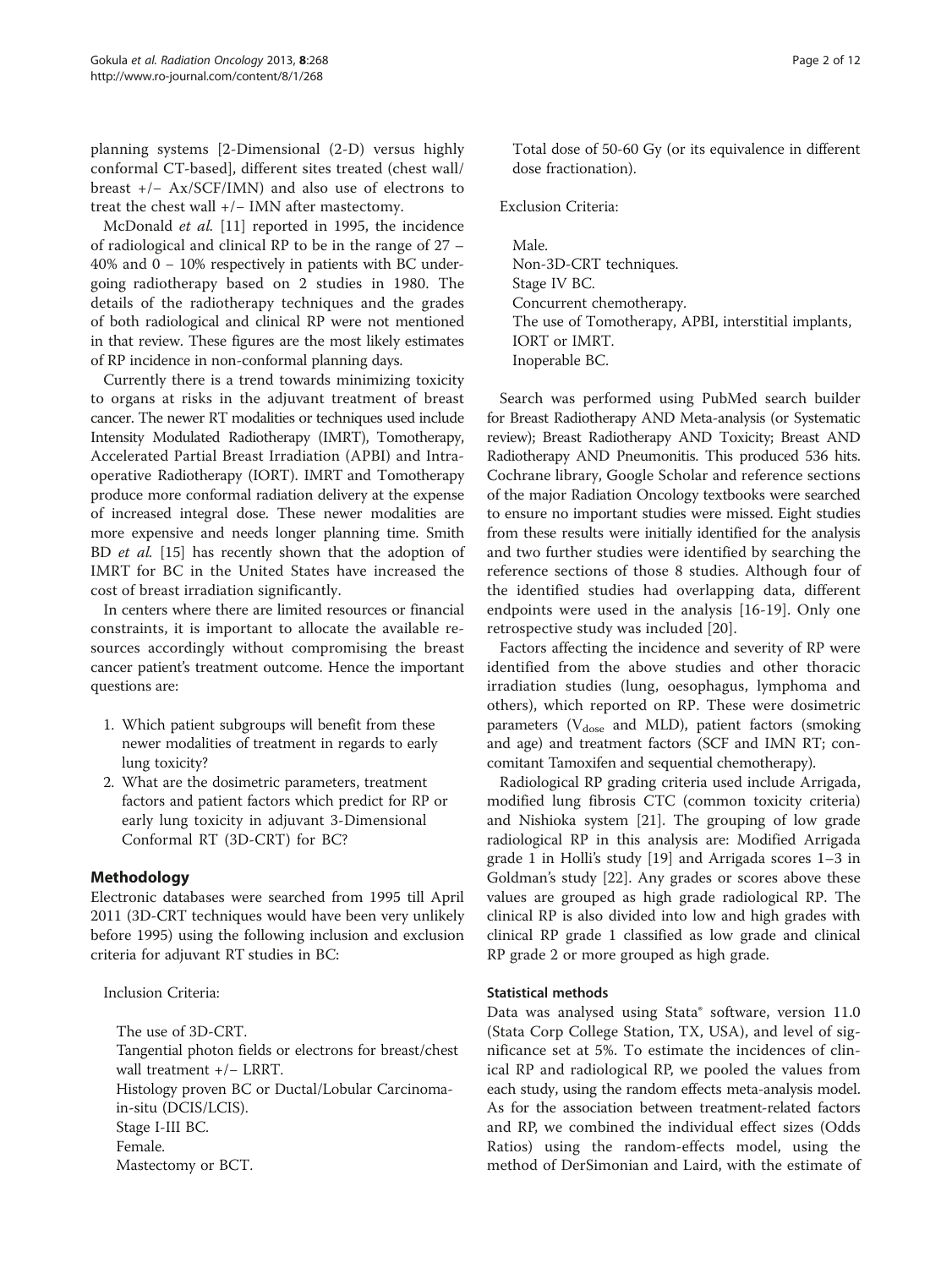heterogeneity being taken from the inverse-variance fixed-effect model. Heterogeneity between studies was assessed by the chi-square test for heterogeneity as well as examining the i-squared statistic, which quantifies the level of heterogeneity. In the event of heterogeneity, we used the random effect model instead of the fixedeffect model to analyse the data. Publication bias for the primary endpoint (incidence of RP) was assessed via the Egger's test.

#### Results

#### Incidence of RP

### Radiological RP

The overall incidence of radiological RP in our metaanalysis [Figure 1] is  $42\%$  (95% CI = 22-62%) with large heterogeneity in the included studies (I-squared = 97.4%, p < 0.001) and Egger's test did not show significant publication bias ( $p = 0.151$ ). In the study by Marco Krengli *et al.* [[23\]](#page-10-0), the high detection rate of RP (85%) could be attributed to the use of high resolution CT images for post radiotherapy lung assessment. The incidence of RP was low, as reported by Akiko Kubo et al. [[24\]](#page-10-0) because only tangential RT fields were used and the RP assessment was mainly done by Chest X-ray (CXR).

The overall incidence of low grade and high grade radiological RP are 22% (95% CI = 17-27%) and 12% (95% CI = 9-33%) respectively. The I-squared heterogeneity index for low grade radiological RP is  $1.7\%$  ( $p = 0.313$ ) and 97.5% (p < 0.001) for high grade.

#### Clinical radiation pneumonitis

The overall incidence of clinical RP [Figure [2\]](#page-3-0) is 14% (95% CI = 8-21%) with large heterogeneity in the included studies (I-squared =  $89.7\%$ , p < 0.001). The Egger's test did not show significant publication bias ( $p = 0.376$ ).

Either CTC2.0 or CTC3.0 assessment was used in the studies. There are no reported cases of CTC grade 4 or 5 toxicity in any of the studies.

The overall incidence of low grade and high grade clinical RP is  $14\%$  (95% CI = 9-18%) and  $4\%$  (95% CI = 2-7%) respectively. There is also large heterogeneity in the studies with I-squared =  $79.3\%$  (p = 0.002) and I-squared =  $82.4\%$  $(p = 0.001)$  for low and high grade clinical RP respectively. The Egger's test for publication bias is not significant for either low or high grade clinical RP ( $p = 0.855$ ) and 0.407).

#### DVH-related parameters

#### Volume of lung receiving a specified dose  $[V_{dose}]$

A systematic review by George Rodrigues et al. [[25](#page-10-0)] in 2004 analysed 5 trials and reported a strong correlation between  $V_{dose}$  and RP in lung tumour irradiations. In contast,  $V_{dose}$  of the lung in breast or chest wall irradiation is likely to be smaller in value and hence we limit our analysis to studies reporting on  $V_{20Gy}$  to  $V_{25Gy}$  [Table [1](#page-4-0)] though some studies do report on other  $V_{dose}$  values.

Berit Wennberg et al. [\[16\]](#page-9-0) analyzed 121 patients who had node-positive stage II BC, which was a subgroup from the main study by Perh Lind et al. [\[17\]](#page-9-0). He presented the data in the form of mean cumulative ipsilateral lung DVHs for four different treatment techniques. Data extracted from this paper showed that treatments techniques with  $V_{20\text{Gy}} \leq 20\%$  had a lower incidence of RP compared to  $V_{20\text{Gy}} > 20\%$  (12.5% vs 28.4% respectively). Perh Lind et al. [[26\]](#page-10-0) also looked at a subgroup of 128 patients from his earlier paper [\[17](#page-9-0)]. He analyzed the data using the ROC (receiver operating characteristics curves), which showed the significance of ipsilateral  $V_{20Gv}$ in clinical RP ( $p = 0.008$ ) and radiological RP ( $p = 0.009$ ).

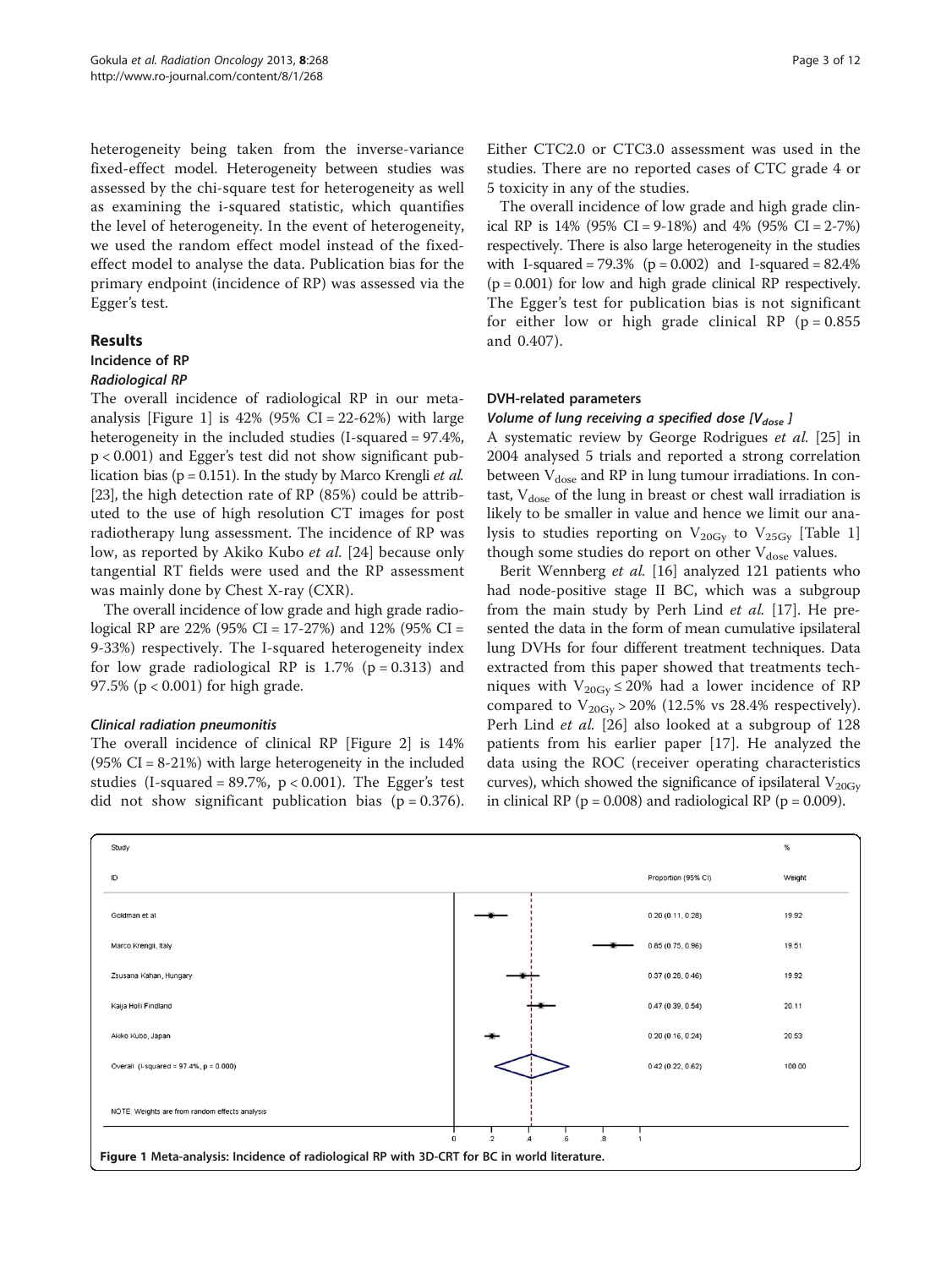<span id="page-3-0"></span>

### Mean lung dose (MLD)

MLD is also significantly correlated with the incidence and grade of RP, mostly in studies involving lung cancer or other thoracic irradiations [\[27](#page-10-0)-[30\]](#page-10-0). However the data on MLD in BC is very limited [Table [2](#page-5-0)].

Though these studies used different end points, all of them showed significant impact of MLD on lung toxicity. As with the  $V_{dose}$ , the study by Perh Lind et al. showed significant correlation between increasing MLD and the grade of lung toxicity using gamma statistics  $(p < 0.001)$ [[17\]](#page-9-0). The MLD was 7.5 Gy, 13.5 Gy and 16.0-16.6 Gy for no RP, mild RP and moderate RP respectively.

In Zsusana Kahan's study 20.5% of patients with radiological RP developed clinical symptoms. The MLD of patients with no RP versus RP in this study was 12.2 Gy vs 15.0 Gy respectively [[31\]](#page-10-0).

# Treatment factors

#### SCF irradiation

Current meta-analysis shows a significant effect of SCF irradiation on the incidence of RP [Figure [3](#page-5-0)]. The odds ratio (OR) of having RP in this group is  $5.07$  (95% CI = 1.95-13.22). The heterogeneity between the studies  $(I-squared)$  is 70.1% ( $p = 0.035$ ).

The subgroup analysis of 121 patients with node positive stage II BC by Berit Wennberg et al. also showed significant effect of SCF irradiation on RP [\[16\]](#page-9-0).

#### IMN chain irradiation

Figure [4](#page-6-0) shows that OR of having RP with IMN irradiation is  $1.04$  (95% CI = 0.43-2.54) and there is no statistically significant heterogeneity between the studies (I-squared = 66.3%,  $p = 0.052$ ). The study by Goldman *et al.* had only 9 patients in the no IMN RT group [\[22](#page-10-0)]. The fields used in the IMN irradiation in the studies above vary significantly and they included oblique electron beam, anterior photon beam or deep oblique field.

#### Concomitant tamoxifen

The evidence of Tamoxifen causing lung fibrosis is so far unclear [\[32,33](#page-10-0)]. The OR of having RP with concomitant

Tamoxifen use is 1.20 (95% CI 0.57 – 2.51) and heterogeneity index (I-squared) is  $69.1\%$  (p = 0.039).

# Sequential chemotherapy-RT

Data on sequential chemotherapy and RP in breast irradiation is very scarce in the literature. Most studies looked at individual chemotherapeutic agents especially the taxane group [[34](#page-10-0),[35](#page-10-0)]. The analysed studies are heterogeneous with multiple agents used, different doses and intensity of the chemotherapy. For example, Lind et al. (Sweden) [[17\]](#page-9-0) reported the use of CMF, FEC, dose intensified FEC and high dose chemotherapy with stem cell rescue. Kubo et al. [[24](#page-10-0)] and Lind et al. (Duke's) [[20](#page-10-0)] did not mention the type of chemotherapy in their studies.

The OR of having RP in this group is  $1.40$  (95% CI = 0.44–4.50) with I-squared =  $88.5\%$  (p < 0.001) for heterogeneity of the included studies.

# Patient factors

#### Smoking

The effect of smoking on RP has been studied in a few trials involving thoracic irradiation. In two lung cancer studies [[36,37\]](#page-10-0), smoking has been associated with lower incidence of lung toxicity.

This positive effect of smoking is also seen in a trial by Leif Bjermer et al. [\[38\]](#page-10-0) which looked at inflammatory response in breast cancer patients by bronchoalveolar lavage. Another large retrospective review by Silvia Johansson et al. [\[39](#page-10-0)] looked at 405 women who underwent radiotherapy for breast or oesophageal cancers also showed similar findings.

Our analysis [see Figure [5](#page-6-0)] shows the OR of having RP in this smoking-group is  $0.59$  (95% CI =  $0.26 - 1.34$ ) with heterogeneity index (I-squared) of  $70.1\%$  (p = 0.035).

# Age

Lung irradiation studies showed conflicting results of age in predicting for RP [\[28,36,40](#page-10-0)-[42\]](#page-10-0). See BC studies in Table [3.](#page-7-0)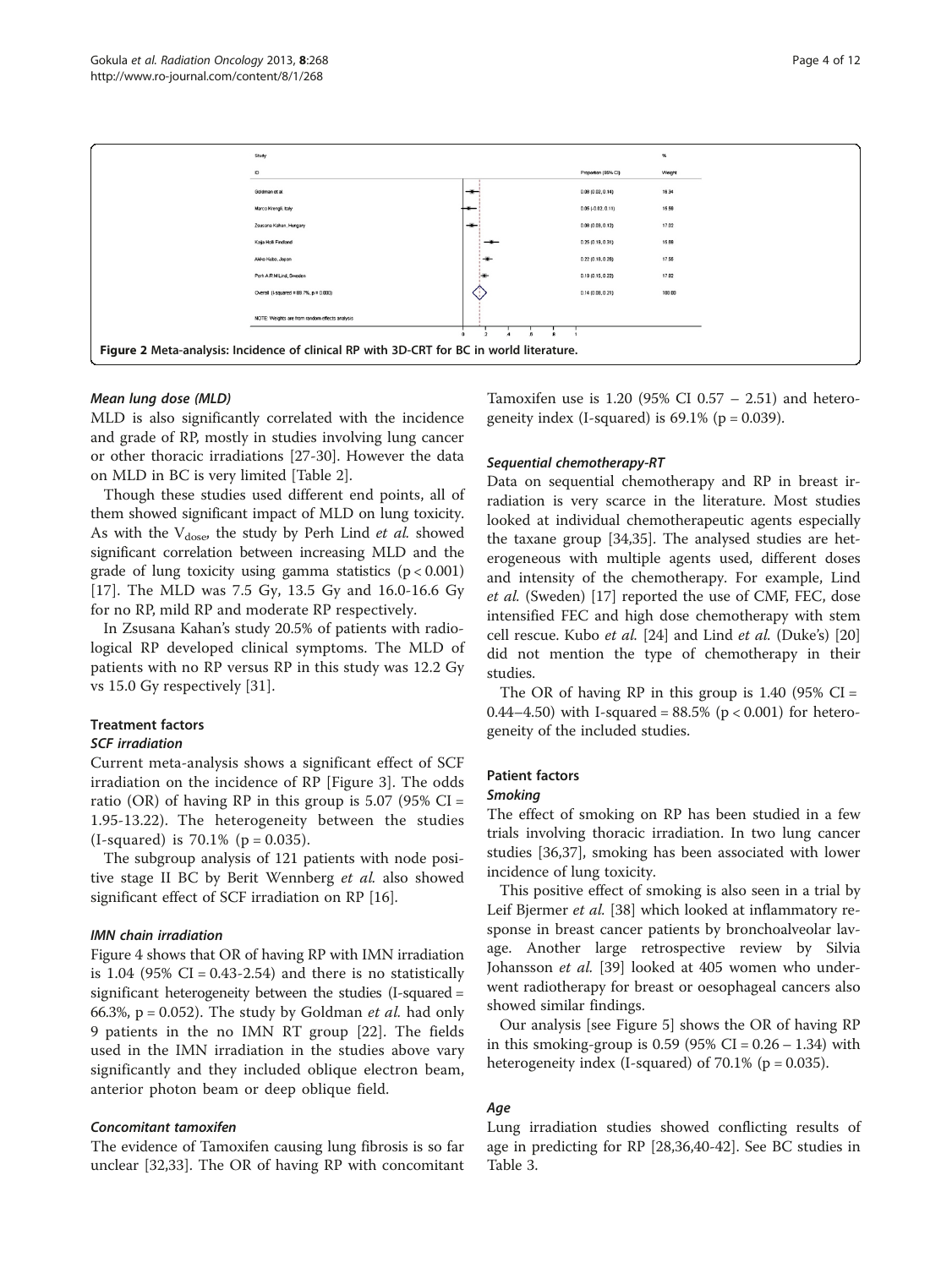<span id="page-4-0"></span>Table 1 Relationship between dose volume parameters and early lung toxicity in 3D-CRT for BC in world literature

| Author, Year of data collection       | Country n   |     | <b>RP</b> endpoint              | Prognostic groups                                                                          | Test type                                | p value           | <b>Comments</b>                                                                                                 |
|---------------------------------------|-------------|-----|---------------------------------|--------------------------------------------------------------------------------------------|------------------------------------------|-------------------|-----------------------------------------------------------------------------------------------------------------|
| Perh Lind et al. 1994-1998 [17]       | Sweden      | 475 | Clinical RP CTC-NCIC            | Ipsilateral V <sub>20Gv</sub> $\approx$ 7%, $\approx$ 20%,<br>$\approx$ 30%, $\approx$ 35% | 2 sided Gamma statistics,<br>$G = 0.638$ | < 0.001           | Correlation between increasing $V_{20\text{Gv}}$<br>to grade of lung toxicity. Assessed at<br>1.4 and 7 months. |
| Zsusana Kahan et al. 2001-2004 [31]   | Hungary 119 |     | Radiological RP - CTC 2.0       | Mean Ipsilateral $V_{20\text{Gv}}$ (%)<br>$(RP-vs RP+)$                                    | Student's t-test (24.8% vs<br>31.1%      | 0.005             | 3 and 12 months post RT CT-Thorax.                                                                              |
| Javier Jaen et al. 2002 [44]          | Spain       | 39  | Change in perfused volume(%)    | Bilateral $V_{20\text{Gv}}$                                                                | Corr. Coefficient $r = -0.414$           | 0.026             | 6,12 and 36 months lung perfusion test.                                                                         |
| Marco Krengli et al. 2002 - 2003 [23] | Italy       | 41  | Radiological RP (G0-3)          | $Ipsi \ V_{25GV}$                                                                          | <b>ANOVA</b>                             |                   | 0.0007(G2 vs G0) 3 and 9 months post RT CT-Thorax.                                                              |
|                                       |             |     |                                 |                                                                                            |                                          | $0.02$ (G3 vs G0) |                                                                                                                 |
| Ulla Goldman et al. 2003 - 2005 [22]  | Sweden 40   |     | Radiological RP - Arigada score | Mean Ipsilateral $V_{20\text{Gv}}$ (%)<br>$(RP-vsRP+)$                                     | 24% vs 30%                               |                   | 4 months (CT-Thorax) and 5 months<br>(CXR).                                                                     |
| Akiko Kubo et al. 2005 - 2007 [24]    | Japan       | 413 | Radiological RP - CTC/AE 3.0    | lpsi $V_{20\text{GV}} \leq 9.7\%$ , lpsi<br>$V_{20\text{Gv}} \geq 9.8\%$                   | Cox regression $RR = 0.67$               | $0.13$ (NS)       | 3 monthly CXR for 1 year. Only tangential<br>whole breast irradiation.                                          |

RP radiation pneumonitis, n number of patients, V<sub>dose</sub>, volume of lung (%) receiving a certain dose (Gray), CI confidence interval, CTC / CTC-NCIC common toxicity criteria, RT radiotherapy.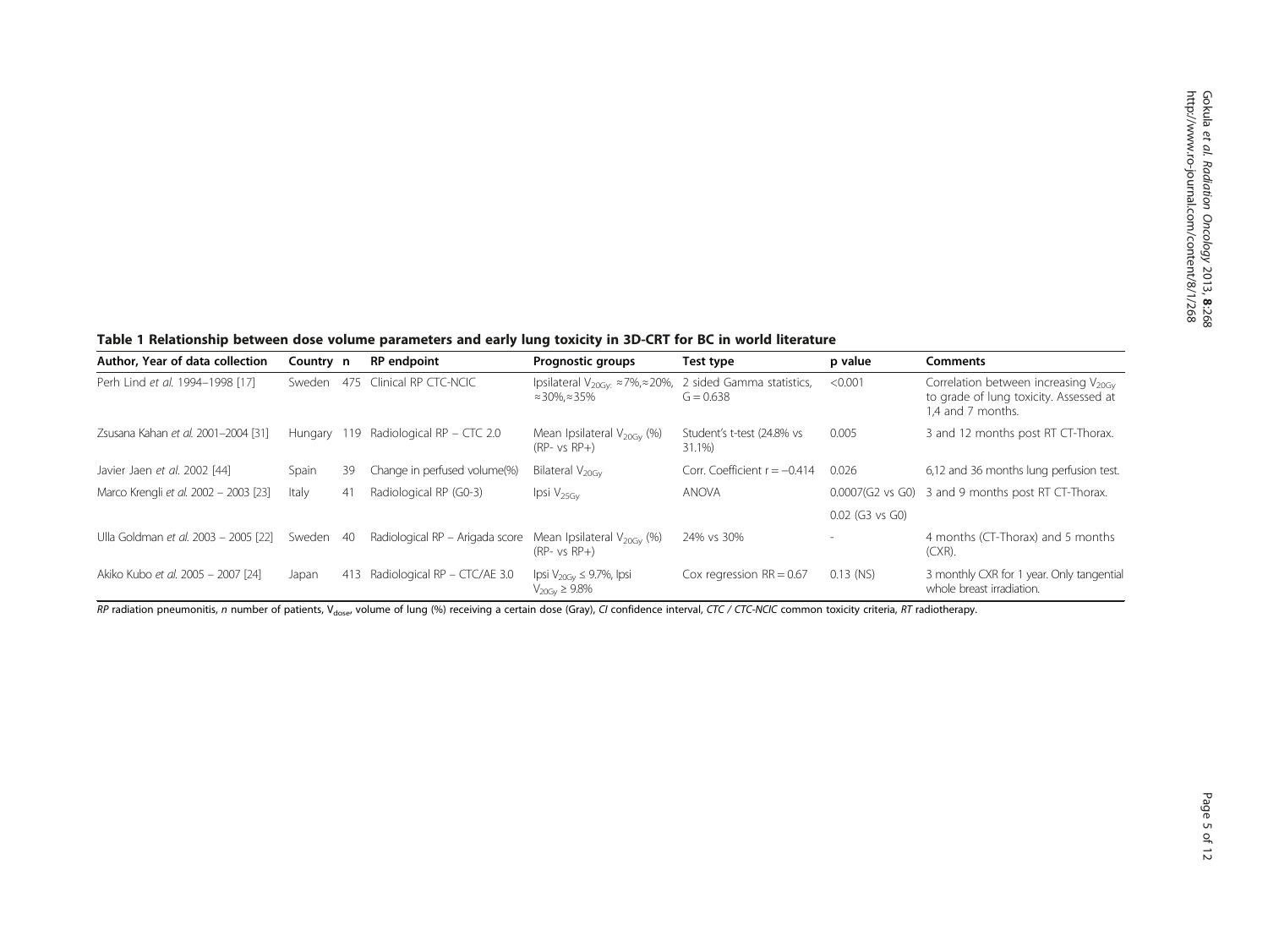| Author, Year of data collection     | Countrv | n   | <b>RP</b> endpoint            | Test type,                            | p value |
|-------------------------------------|---------|-----|-------------------------------|---------------------------------------|---------|
| Perh Lind et al. 1994-1998 [17]     | Sweden  | 475 | Clinical RP CTC-NCIC          | Gamma statistics $G = 0.669$          | < 0.001 |
| Zsusana Kahan et al. 2001-2004 [31] | Hungary | 119 | Radiological $RP - CTC$ 2.0   | Student's t-test $(RP + vs RP-)$      | 0.003   |
| Javier Jaen et al. 2002 [44]        | Spain   | 39  | Change in perfused volume (%) | Correlation coefficient, $r = -0.447$ | 0.013   |

<span id="page-5-0"></span>Table 2 Relationship between MLD and early lung toxicity in 3D-CRT for BC in world literature

RP radiation pneumonitis, n number of patients, CTC/CTC-NCIC common toxicity criteria, RT radiotherapy, MLD mean lung dose.

# **Discussion**

The early radiation induced pulmonary toxicity has been well studied in other thoracic irradiation, mostly involving lung cancers. Caution is needed in extrapolating the data in lung tumors to breast cancer patients. The demographics of the patients may differ significantly as can be seen in the proportion of smokers, age group, effect of the tumor itself on the lung function and also the location of the lung that is irradiated. Furthermore, the lung in BC patients is a healthy organ in contrast to lung cancer patients.

The major limitation that the authors faced in completing current analysis is the heterogeneity of the data in world literature, such as the clinical endpoints measurement, radiological and clinical RP grading system, different sensitivity in the detection tests of the radiological RP and the poor reporting of confounding factors in some studies.

Besides the dosimetric, treatment and patient factors mentioned earlier, other reported factors are pre-irradiation lung function and performance status, pre-existing respiratory diseases (chronic obstructive airway disease, interstitial pneumonitis, etc) and genetic predisposition. There is very little or no data on contribution of this factors in 3D-CRT for BC towards early lung toxicity and hence no analysis can be done.

# Radiological and clinical RP

The previous review by Mc Donald et al. [\[11](#page-9-0)] in 1995 have reported incidence of radiological RP in range of 27 – 40% and clinical RP in to be in the range of 0-10%. The overall incidence of radiological RP in current metaanalysis is  $42\%$  (95% CI = 22-62%) which is marginally higher compared to the previous review by Mc Donald et al. This may be due to the use of more CT scans in current studies.

Clinical relevance low grade or high grade radiological RP leading to late lung toxicity is not well known currently and is an area for further research not only in breast cancer patients but also other thoracic irradiations. Five studies in current analysis have shown poor correlation between radiological RP and clinical RP [[18,19,22,31,43\]](#page-10-0).

Fourteen per cent incidence of clinical RP in current analysis (95%  $CI = 8-21\%$ ), is also higher than the previous estimate by McDonald.. This can be due to more vigilant assessment by the physicians in current clinical trial settings. Furthermore, McDonald and colleagues only reported approximate values and the precise information was not always reported in the quoted studies. The late sequelae of low or high grade clinical RP is also not well known currently, as with radiological RP.

A subgroup analysis of 121 patients with stage II, node positive breast cancers by Berit Wennberg et al. [[16](#page-9-0)]

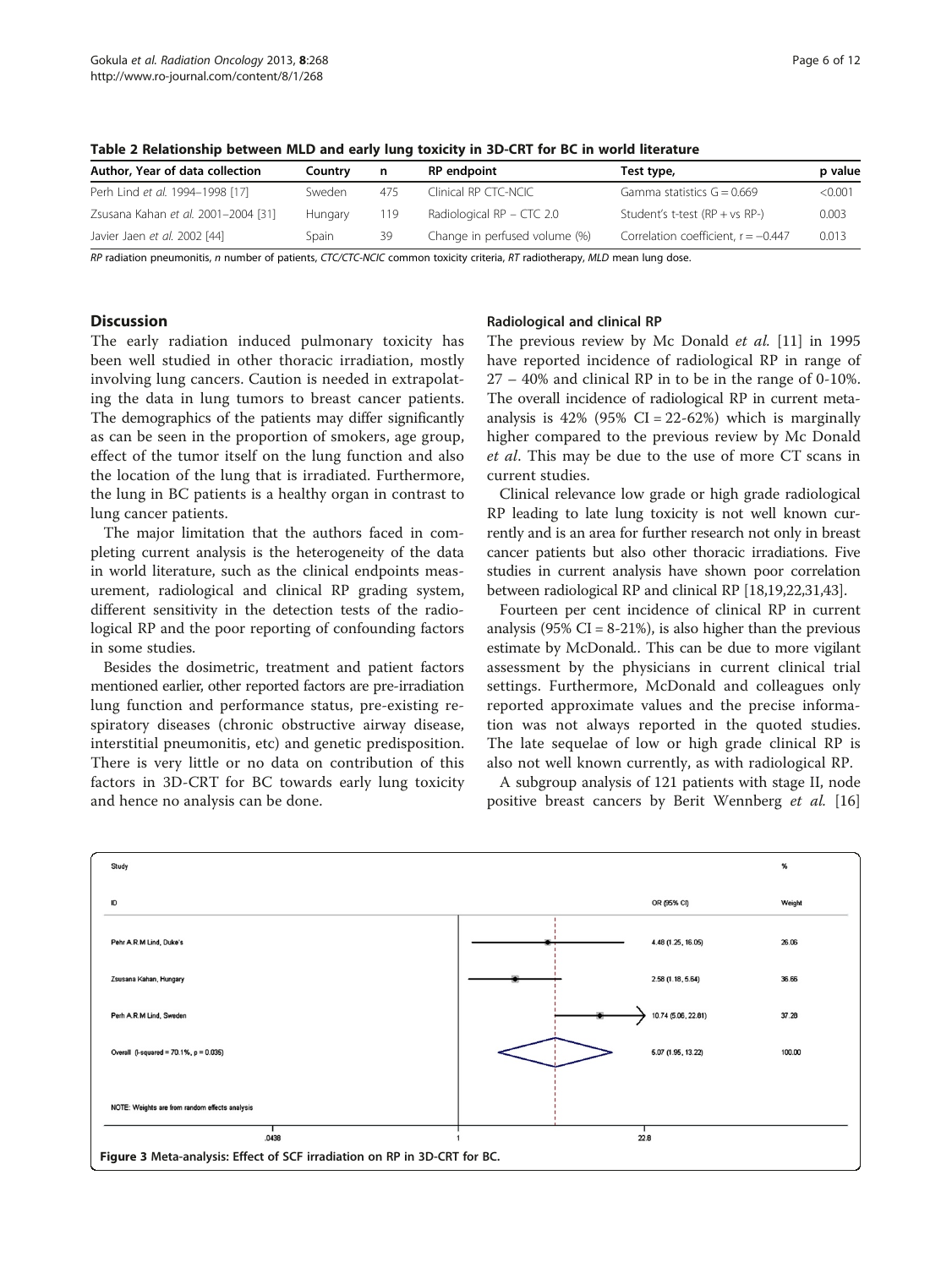<span id="page-6-0"></span>

(from the large group of 475 patients in the study by Perh Lind et al. [[17](#page-9-0)]) showed a slightly higher incidence of 23.1% clinical RP compared to 18.9% in the main study. This is probably due to the fact that the 475 patients recruited into the main study may include the mixture of very early stage disease who may not have had regional RT.

The reported incidences of clinical and radiological RP vary significantly between studies as seen in the test for heterogeneity (I-squared). This can be attributed to the different techniques, fields used and measurement variations of RP. Though the assessment of clinical RP is quite standardized using either CTC2.0 or CTC3.0 toxicity criteria, the threshold to diagnose clinical RP may vary significantly between physicians and between centers.

#### DVH related dosimetric factors

The DVH related parameters ( $V_{dose}$  and MLD) are strongly associated with the clinical RP, radiological RP and change in physiologic lung functioning in the current analysis. The study by Akiko Kubo et al. [[24\]](#page-10-0) was insignificant most likely because of low ipsilateral  $V_{20Gy}$  of 9.6% (mean) and 18.8% (maximum).

In another study, Javier Jaen et al. [[44\]](#page-10-0) had shown that bilateral  $V_{20}$  was closely correlated to the change in perfused volume. However it is beyond the scope of this paper to discuss the merits of physiological or functional lung damage assessment.

It is difficult to deduce the exact threshold value of  $V_{20\text{Gv}}$  for clinical practice from this meta-analysis. However, other RT techniques or modalities can be considered, when ipsilateral  $V_{20Gy} > 30\%$  [[17,](#page-9-0)[22,31](#page-10-0)]. Some clinical

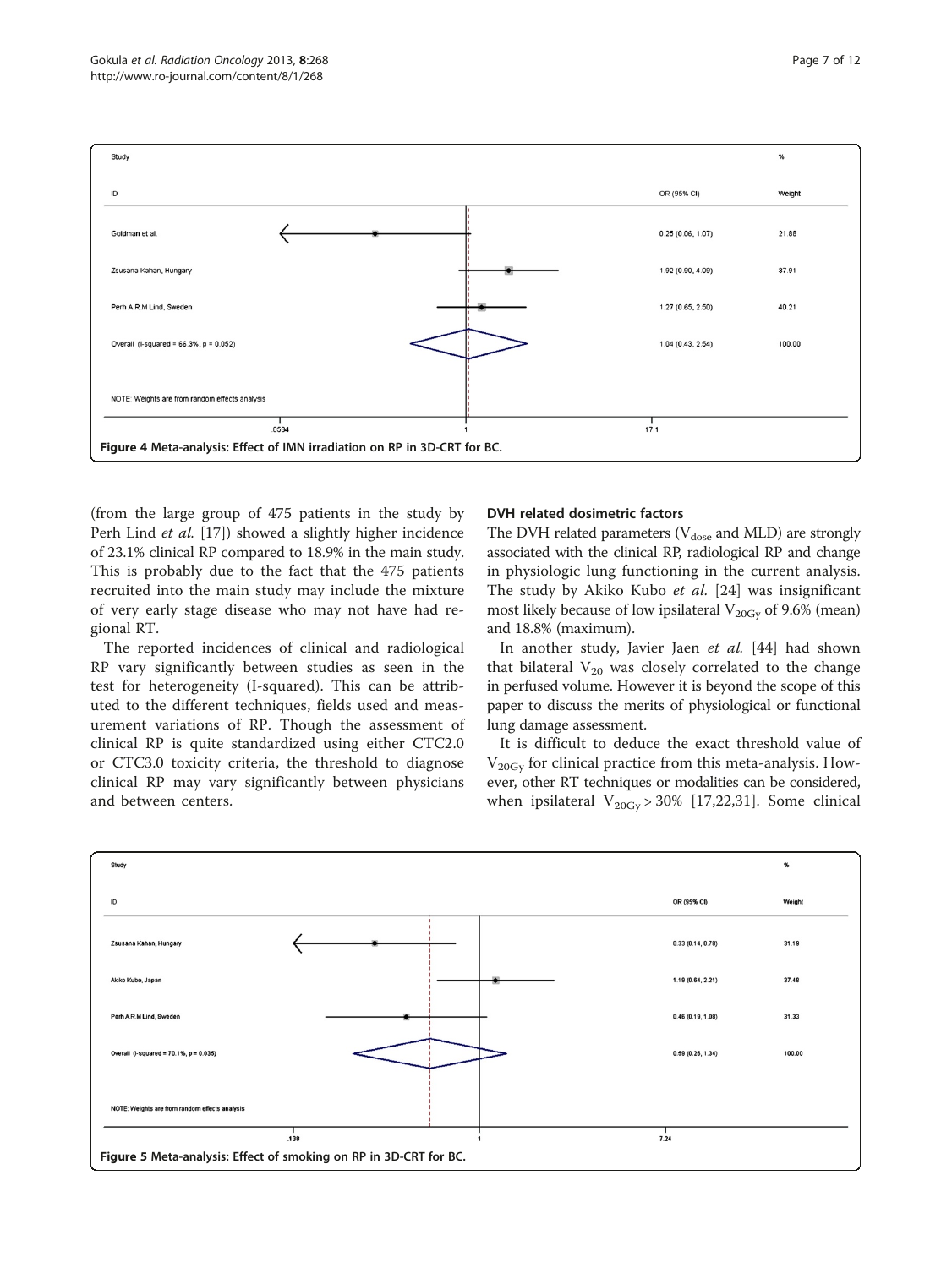<span id="page-7-0"></span>Table 3 Relationship between age and radiation pneumonitis in 3D-CRT for BC in world literature

| Author, Year <sup>*</sup>     | Country | n   | <b>RP</b> endpoint           | <b>Prognostic groups</b> | Test type (results)                        | p value   | <b>Comments</b>                          |
|-------------------------------|---------|-----|------------------------------|--------------------------|--------------------------------------------|-----------|------------------------------------------|
| Lind et al. 1994-1998 [20]    | Duke's  | 613 | Clinical RP, Grade $> 2$     | Median age               | Mann-Whitney test                          | 0.64      | $RP >$ Grade 2 only (retrospective)      |
|                               |         |     |                              | $(RP-vs RP+)$            | (54.9 yrs vs 55.2 yrs)                     |           |                                          |
| Lind et al. 1994-1998 [17]    | Sweden  | 180 | Clinical RP CTC-NCIC         | Mean age                 | Students t-test                            | < 0.001   | Loco-regional RT after mastectomy        |
|                               |         |     |                              | $(RP-vsRP+)$             | (55.4 yrs vs 62.6 yrs)                     |           |                                          |
| Kahan et al. 2001 - 2004 [31] | Hungary | 119 | Radiological $RP - CTC$ 2.0  | Mean age                 | Student's t-test                           | 0.012     | $\overline{\phantom{a}}$                 |
|                               |         |     |                              | $(RP-vs RP+)$            | (56.2 yrs vs 61.5 yrs)                     |           |                                          |
| Jaen et al. 2002 [44]         | Spain   | 39  | Perfused lung volume (%)     | $\leq$ 55 yrs, >55 yrs   | Box plot: $\leq$ 55 yrs vs > 55 yrs        | <b>NS</b> | Reduced perfusion in older age group     |
| Kubo et al. 2005 - 2007 [24]  | Japan   | 413 | Radiological RP - CTC/AE 3.0 | $\leq$ 50 yrs, > 50 yrs  | Cox regression model                       | 0.20      | Only tangential whole breast irradiation |
|                               |         |     |                              |                          | $(RR = 0.76, 95\% \text{ CI } 0.49 - 1.2)$ |           |                                          |

RP radiation pneumonitis, n number of patients, CI confidence interval, CTC/CTC-NCIC common toxicity criteria, RT radiotherapy, "year of data collection, NS statistically not significant.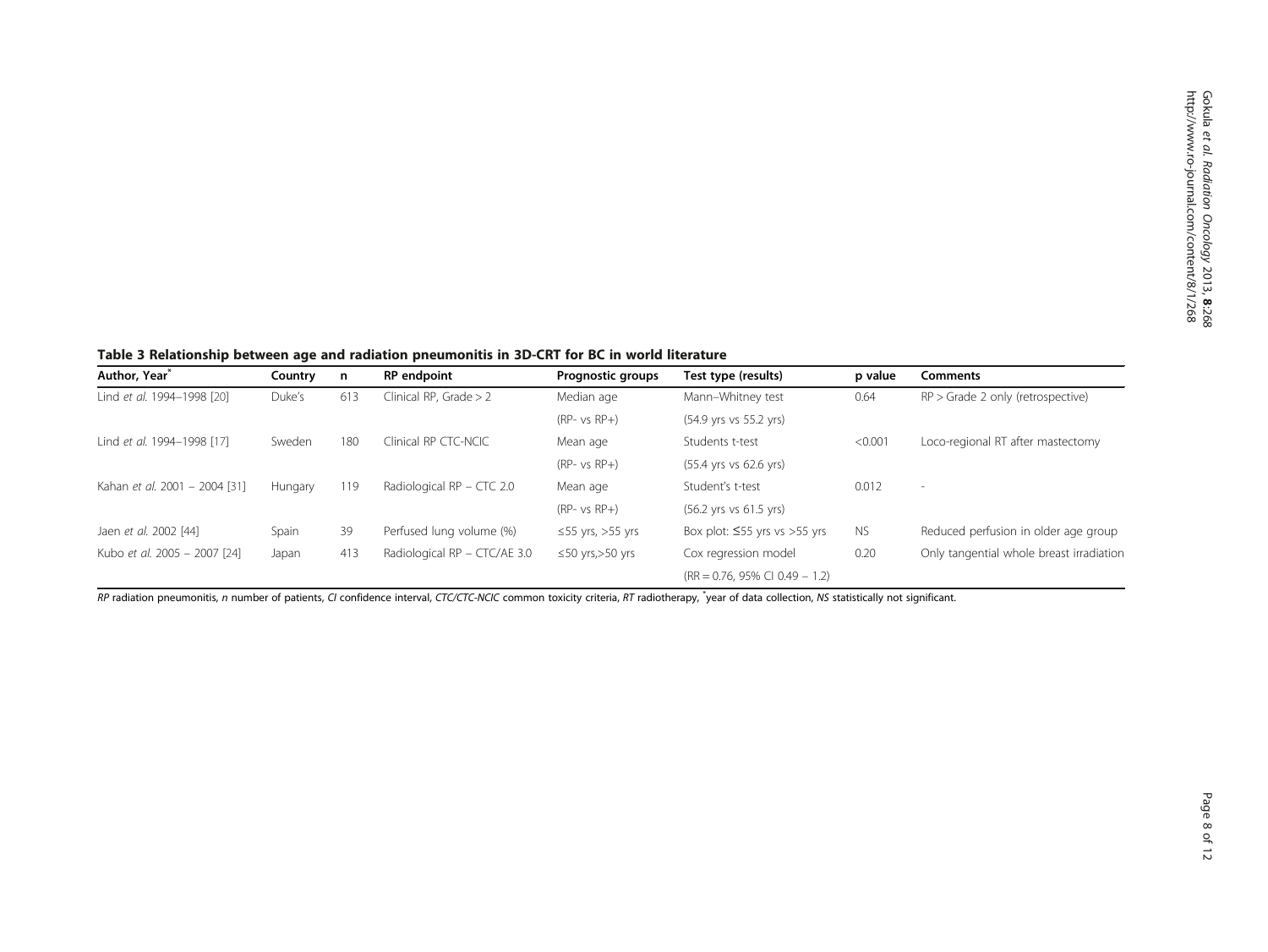scenarios with high  $V_{20Gy}$  are very curved chest wall, bilateral breast radiotherapy and locally advanced BC. The ipsilateral  $V_{20\text{Gy}}$  should be kept below 24% if possible without compromising the required RT field coverage. The study by Akiko Kubo et al. [[24](#page-10-0)] implies that further attempts at reducing ipsilateral  $V_{20Gy}$  below 20% may not be of any benefit.

There are other models in radiation induced lung injury that are not analyzed in this paper such as the normal tissue complication probability (NTCP) model and more advanced biologically based models [\[25,45,46](#page-10-0)]. There is very limited data on the use of these models in BC.

The large study of lung cancer patients by Kwa et al. [[27\]](#page-10-0) addressing RP have recommended the use of MLD or NTCP to predict the risk of RP. MLD is also found to be highly correlated to  $V_{20\text{Gv}}$  in lung irradiation studies [[27,29\]](#page-10-0). The three studies quoted in this current analysis do show a strong relationship between MLD and early lung toxicity. Based on the studies by Perh Lind et al. [[17\]](#page-9-0) and Zsusana Kahan et al. [[31\]](#page-10-0), it should be safe if the MLD is limited below the range of 12-15 Gy to avoid serious lung toxicity in 3D-CRT irradiation for BC. Other techniques or modalities of radiotherapy may be considered if MLD exceeds 15 Gy.

#### Treatment factors

SCF irradiation shows a strong association with RP incidence ( $OR = 5.07$ ). The addition of SCF irradiation increases the amount of lung tissue irradiated and hence MLD and  $V_{dose}$  [\[47](#page-10-0),[48\]](#page-10-0).

The reported incidence of IMN and medial SCF LN metastasis is between 4-9% in axillary node negative patients and 16-52% in axillary node positive patients [[49-52\]](#page-10-0). Despite the reported toxicities, positive outcomes from 2 studies by Overgaard M et al. [[2,3\]](#page-9-0) have renewed the interest in IMN irradiation as part of LRRT. Furthermore, modern conformal techniques are likely to reduce the heart dose. The current view of IMN irradiation may change depending on the outcome of EORTC trial 22922/10925 which completed accrual in 2004 and results are expected in 2012 [[49\]](#page-10-0). The three years toxicity profile update of 4004 patients with IMNmedial SCF field irradiation reported a 4.3% lung toxicity rate in the IMN arm versus 1.3% in no IMN arm  $(p < 0.0001)$ . There were no statistically significant difference between the two groups with regards to cardiac toxicity. Poorly powered study by Goldman et al. (9 patients in no-IMN RT group) [\[22\]](#page-10-0) caused the nonsignificant findings in current meta-analysis.

Concomitant use of Tamoxifen has no statistically significant effect on RP in this meta-analysis, as in earlier studies [[32](#page-10-0),[33](#page-10-0)]. Three large retrospective studies [\[53-55](#page-10-0)] examined the concomitant and sequential Tamoxifen in

BC patients, and concluded that the use of both concomitant and sequential Tamoxifen was acceptable in terms of local relapse, distant metastasis and secondary malignancies. There was no statistically significant difference in lung toxicity between the groups.

The influence of concurrent chemotherapy-RT on RP incidence has been well studied in thoracic irradiation [[11,](#page-9-0)[28,56\]](#page-10-0) and also two BC studies [\[11,](#page-9-0)[57\]](#page-10-0). Concurrent chemotherapy-RT is not analyzed in current paper as it is seldom practised nowadays.

Data on sequential chemotherapy and RP in breast irradiation is very scarce in the literature [[34,35](#page-10-0)]. Our result is not significant probably because of heterogeneous studies. Adjuvant Taxanes and Cyclophosphamide or biological agents (Bevacizumab) [[58\]](#page-11-0) have been reported to increase the risk of RP. Anthracyclines and Taxanes [[59\]](#page-11-0) are potent radiosensitizers. Cyclophosphamide have been reported to cause lung injury with or without the addition of RT in some case series [\[60](#page-11-0)]. Radiation recall can occur if Paclitaxel is used after RT and can cause pathological changes in the lungs at the previous RT field. Hence readers are encouraged to refer to data on individual drugs in the literature for clinical practice.

### Patient factors

There is a trend towards protective effect for smokers in breast irradiation in our meta-analysis. This effect was also reported in two other studies of thoracic irradiation [[36,37\]](#page-10-0). This finding is quite puzzling because we expect that smokers with already damaged lung would be more susceptible to radiation induced lung injury. Some possible explanations are: 1) smokers may have higher threshold to develop clinical symptoms due to their already damaged epithelium; 2) the local immune reaction may not be as strong as non-smokers due to the damage to immune cells such as tissue macrophages in the lung epithelium causing reduced antibody secretion and exudates; 3) tissue hypoxia in smokers may have radio protective effect; 4) lung scarring in smokers may mask the appearance of RP on CT scans.

In current analysis, there is a conflicting effect of age on both radiological and clinical RP in 3D-CRT for BC. The studies by Akiko Kubo et al. [[24\]](#page-10-0) and Perh Lind et al. (Duke's) [[20\]](#page-10-0) did not show statistically significant effect of age. In the former study, only tangential whole breast irradiation was used and the volume of irradiated lung was very small. There could have been significant bias in retrospective data in the latter study.

Based on the other three studies, age > 55 yrs is a risk factor for RP in 3D-CRT for BC. However, the long term effect of early lung toxicity is not known and may take many years before it becomes clinically significant, especially in the younger age group.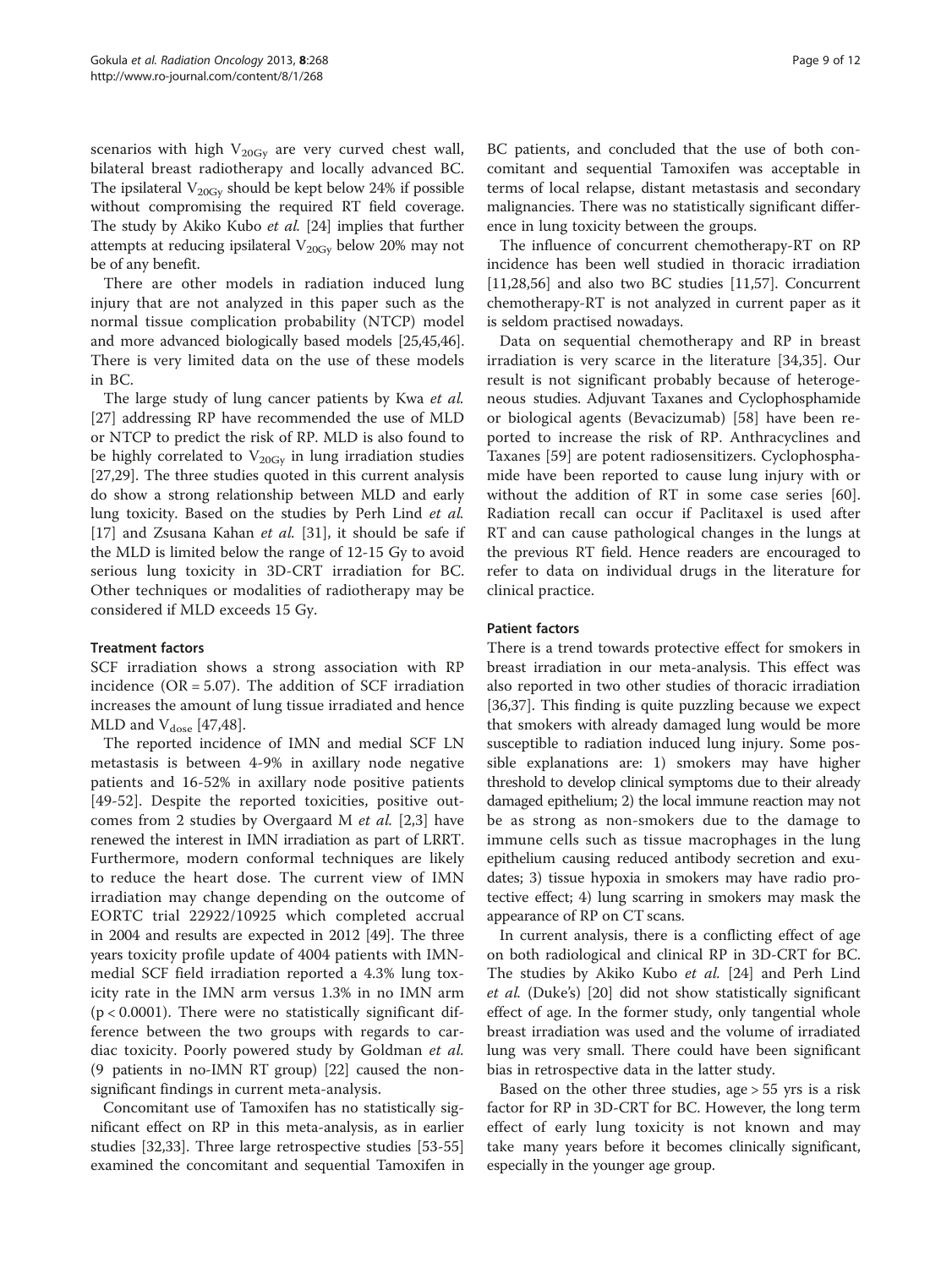<span id="page-9-0"></span>Another type of early lung toxicity reported in the literature but not discussed here is the radiationinduced bronchiolitis obliterans organizing pneumonia (BOOP) syndrome in which the lung injury occurs outside the radiation field or even in the contra-lateral lung. Kubo et al. have reported 2.9% incidence of BOOP syndrome with all cases of radiological  $RP \ge$  grade 2 developing BOOP syndrome. A survey in major hospitals in Japan from August 1999 to March 2000 showed an incidence of 1.8-2.19% in patients radiated after BCT [\[24](#page-10-0)[,61\]](#page-11-0).

### Conclusion

The DVH-related parameters ( $V_{dose}$  and MLD) and SCF irradiation are the strongest parameters associated with RP. Attempt should be made where possible to keep the ipsilateral lung  $V_{20\text{Gv}}$  < 24% and MLD < 15 Gy without compromising the required radiotherapy coverage. Other RT techniques can be considered when ipsilateral lung  $V_{20\text{Gv}} > 30 \text{ Gy}$  or MLD  $> 15 \text{ Gy}$ . Other factors that increase the risk of RP are age >55 yrs and probably IMN irradiation. However, caution is needed in treating younger age group due to the possibilities of late sequealae.

Concomitant Tamoxifen do not increase the risk of developing RP. Readers are encouraged to search the data on individual chemotherapeutic agents for clinical practice. Though smoking is noted to have protective effect, this can just be a masking effect rather than physiological protection against radiation induced damage.

Biochemical markers can be another factor to predict for early lung toxicity in 3D-CRT for BC. The combination of elevated transforming growth factor (TGF)-beta1 levels during RT and MLD has been reported as having predictive value in non-small cell lung cancers [\[62\]](#page-11-0). This together with use of radioprotectors such as Pentoxifylline can be an area for further research in RP [[63](#page-11-0)].

#### Consent

No individual patient consent was required for the publication of this manuscript as it only involves analysis of published trials.

#### Competing interests

The authors declare no conflict of interest. The authors alone are responsible for the content and writing of the paper.

#### Authors' contributions

All authors' contributed equally for the work in this manuscript. GK and WLC was involved in the initial proposal writing and was later joined by EA in the database search process. Thereafter, extracting the raw data from the publications were done by GK and WLC. EA involved mostly in the statistical analysis for the manuscript. All three authors actively participated in the final write-up and also iterative correction of this manuscript. All authors read and approved the final manuscript.

#### Author details

<sup>1</sup> Advanced Medical and Dental Institute, Universiti Sains Malaysia, Penang, Malaysia. <sup>2</sup>Department of Radiation Oncology, National University Cancer Institute, Singapore, Singapore. <sup>3</sup> William Buckland Radiotherapy Centre,

Alfred Health, Melbourne, Australia. <sup>4</sup>Centre for Quantitative Medicine, Office of Clinical Sciences, Duke-NUS Graduate Medical School, Singapore, Singapore.

#### Received: 25 April 2013 Accepted: 19 September 2013 Published: 14 November 2013

#### References

- 1. Clarke M, Collins R, Darby S, Davies C, Elphinstone P, Evans E, Godwin J, Gray R, Hicks C, James S, MacKinnon E, McGale P, McHugh T, Peto R, Taylor C, Wang Y, Early Breast Cancer Trialists' Collaborative Group (EBCTCG): Effects of radiotherapy and of differences in the extent of surgery for early breast cancer on local recurrence and 15-year survival: an overview of the randomised trials. Lancet 2005, 366:2087–2106.
- 2. Overgaard M, Hansen PS, Overgaard J, Rose C, Andersson M, Bach F, Kjaer M, Gadeberg CC, Mouridsen HT, Jensen MB, Zedeler K: Postoperative radiotherapy in high-risk premenopausal women with breast cancer who receive adjuvant chemotherapy. Danish breast cancer cooperative group 82b trial. N Engl J Med 1997, 337:949-955.
- 3. Overgaard M, Jensen MB, Overgaard J, Hansen PS, Rose C, Andersson M, Kamby C, Kjaer M, Gadeberg CC, Rasmussen BB, Blichert-Toft M, Mouridsen HT: Postoperative radiotherapy in high-risk postmenopausal breast-cancer patients given adjuvant tamoxifen. Danish breast cancer cooperative group DBCG 82c randomised trial. Lancet 1999, 353:1641–1648.
- 4. Joseph R, Jackson SM, Nhu L, Plenderleith IH, Spinelli JJ, Basco VE, Wilson KS, Knowling MA, Christopher ML C, Marilyn P, Coldman AJ, Olivotto IA: Adjuvant radiotherapy and chemotherapy in node-positive premenopausal women with breast cancer. NEJM 1997, 337:956–962.
- 5. Joseph R, Olivotto IA, Spinelli JJ, Norman P, Jackson SM, Wilson KS, Knowling MA, Coppin CML, Lorna W, Karen G, Nhu L, Ralph D, Coldman AJ, Mohamed M: Locoregional radiation therapy in patients with high- risk breast cancer receiving adjuvant chemotherapy: 20-year results of the British Columbia randomized trial. J Natl Cancer Inst 2005, 97(2):116–126.
- 6. Darby SC, Mc Gale P, Taylor CW, Peto R: Long term mortality from heart disease and lung cancer after radiotherapy for early breast cancer: prospective cohort study of about 300,000 women in US SEER cancer registries. Lancet Oncol 2005, 6:557–565.
- 7. Giordano SH, Kuo YF, Freeman JL, Buchholz TA, Hortobagyi GN, Goodwin JS: Risk of cardiac death after adjuvant radiotherapy for breast cancer. J Natl Cancer Inst 2005, 97:419–424.
- Chen RC, Lin NU, Mehra G, Harris JR, Bellon JR: Internal mammary nodes in breast cancer: diagnosis and Implications for patient management—a systematic review. JCO 2008, 26(30):4981–4989.
- 9. Tsai RJ, Dennis LK, Lynch CF, Snetselaar LG, Zamba GKD, Carol S-C: The risk of developing Arm lymphedema among breast cancer survivors: a meta-analysis of treatment factors. Ann Surg Oncol 2009, 16(7):1959–1972.
- 10. Kissin MW, QuercidellaRovere G, Easton D, Westbury G: Risk of lymphoedema following the treatment of breast cancer. Br J Surg 1986, 73:580–584.
- 11. McDonald S, Rubin P, Phillips TL, Marks LB: Injury to the lung from cancer therapy: clinical syndromes, measurable endpoints, and potential scoring systems. Int J Radiat Oncol Biol Phys 1995, 31:1187–1203.
- 12. Rubin P, Casseratt GW: Respiratory system. In Clinical Radiation Pathology. Philadelphia: WB Saunders; 1968:423.
- 13. Trott KR, Herrmann T, Kasper M: Target cells in radiation pneumopathy. Int. J. Radiation Oncology Biol. Phys. 2004, 58(2):463–469.
- 14. Osterreicher J, Pejchal J, Skopek J, Mokry J, Vilasova Z, Psutka J, Vavrova J, Mazurova Y: Role of type II pneumocytes in pathogenesis of radiation pneumonitis: dose response of radiation-induced lung changes in the transient high vascular permeability period. Exp Toxicol Pathol 2004, 56(3):181–187.
- 15. Smith BD, Pan IW, Shih YC, Smith GL, Harris JR, Punglia R, Pierce LJ, Jagsi R, Hayman JA, Giordano SH, Buchholz TA: Adoption of intensity-modulated radiation therapy for breast cancer in the United States. JNCI J Natl Cancer Inst 2011, 103(10):798-809.
- 16. Wennberg B, Gagliardi G, Sundbom L, Svane G, Lind P: Early response of lung in breast cancer irradiation radiologic density changes measured by CT and symptomatic radiation pneumonitis. Int J Radiat Oncol Biol Phys 2002, 52(5):1196-1206.
- 17. Pehr ARM L, Berit W, Giovanna G, Tommy F: Pulmonary complications following different radiotherapy techniques for breast cancer, and the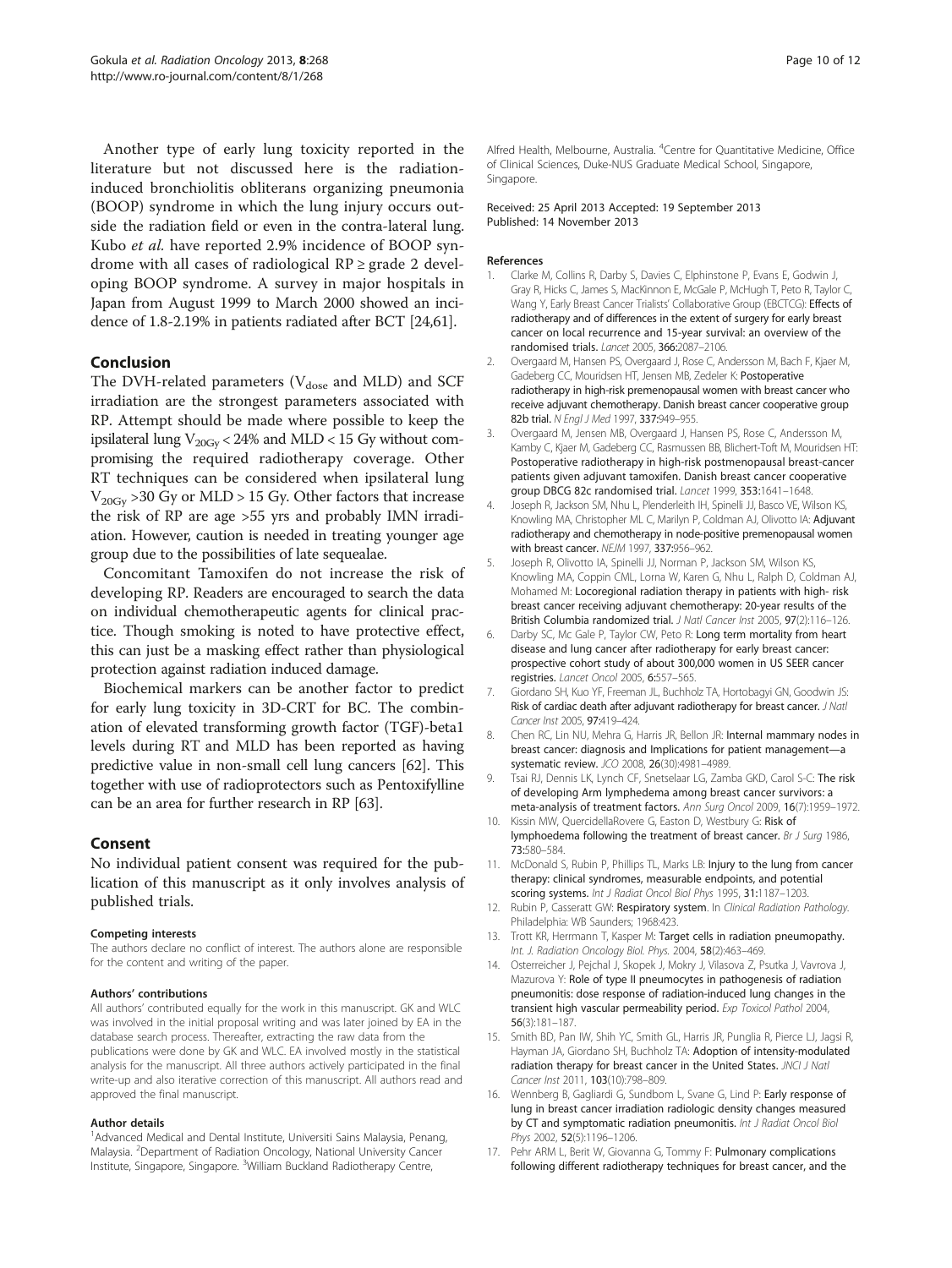<span id="page-10-0"></span>association to irradiated lung volume and dose. Breast Cancer Res Treat 2001, 68:199–210.

- 18. Jarvenpaa R, Holli K, Pitkanen M, Hyodynmaa S, Rajala J, Lahtela SL, Ojala A: Radiological pulmonary findings after breast cancer irradiation: a prospective study. Acta Oncol 2006, 45:16–22.
- 19. Holli K, Pitkanen M, Jarvenpaa R, Rajala J, Lahtela S, Hyodynmaa S, Ojala A: Early skin and lung reactions in breast cancer patients after radiotherapy: prospective study. Radiother Oncol 2002, 64:163–169.
- 20. Lind PA, Marks LB, Hardenbergh PH, Clough R, Fan M, Hollis D, Hernando ML, Lucas D, Piepgrass A, Prosnitz LR: Technical factors associated with radiation pneumonitis after local +/− regional radiation therapy for breast cancer. Int. J. Radiation Oncology Biol. Phys. 2002, 52(1):137–143.
- 21. Nishioka A, Ogawa Y, Hamada N, Terashima M, Inomata T, Yoshida S: Analysis of radiation pneumonitis and radiation-induced lung fibrosis in breast cancer patients after breast conservation treatment. Oncol Rep 1999, 6:513-517.
- 22. Ulla Blom G, Berit W, Gunilla S, Hakan B, Pehr L: Reduction of radiation pneumonitis by V20-constraints in breast cancer. Radiat Oncol 2010, 5:99.
- 23. Krengli M, Sacco M, Loi G, Masini L, Ferrante D, Gambaro G, Ronco M, Magnani C, Carriero A: Pulmonary changes after radiotherapy for conservative treatment of breast cancer: a prospective study. Int. J. Radiation Oncology Biol. Phys. 2008, 70(5):1460–1467.
- 24. Akiko K, Kyosuke O, Takashi K, Shunsuke F, Hitoshi I, Hiromu N: Risk factors for radiation pneumonitis caused by whole breast irradiation following breast-conserving surgery. J Med Invest 2009, 56(3-4):99–110.
- 25. Rodrigues G, Lock M, D'Souza D, Edward Y, Van Dyk J: Prediction of radiation pneumonitis by dose–volume histogram parameters in lung cancer—a systematic review. Radiother Oncol 2004, 71:127–138.
- 26. Lind PA, Wennberg B, Gagliardi G, Rosfors S, Blom-Goldman U, Lidestahl A, Svane G: ROC curves and evaluation of radiation-induced pulmonary toxicity in breast cancer. Int. J. Radiation Oncology Biol. Phys. 2006, 64(3):765–770.
- 27. Kwa SL, Lebesque JV, Theuws JC, Marks LB, Munley MT, Bentel G, Oetzel D, Spahn U, Graham MV, Drzymala RE, Purdy JA, Lichter AS, Martel MK, Ten Haken RK: Radiation pneumonitis as a function of mean lung dose: an analysis of pooled data of 540 patients. Int. J. Radiation Oncology Biol. Phys. 1998, 42(1):1–9.
- 28. Rancati T, Ceresoli GL, Gagliardi G, Schipani S, Cattaneo GM: Factors predicting radiation pneumonitis in lung cancer patients: a retrospective study. Radiother Oncol 2003, 67:275.
- 29. Hernando ML, Marks LB, Bentel GC, Zhou SM, Hollis D, Das SK, Fan M, Munley MT, Shafman TD, Anscher MS, Lind PA: Radiation induced pulmonary toxicity: a dose–volume histogram analysis in 201 patients with lung cancer. Int J Radiat Oncol Biol Phys 2001, 51:650-659.
- 30. Oetzel D, Schraube P, Hensley F, Sroka-Pérez G, Menke M, Flentje M: Estimation of pneumonitis risk in three-dimensional treatment planning using dose-volume histogram analysis. Int J Radiat Oncol Biol Phys 1995, 33:455–460.
- 31. Kahan Z, Csenki M, Varga Z, Szil E, Cserhati A, Balogh A, Gyulai Z, Mandi Y, Boda K, Thurzo L: The risk of early and late lung sequelae after conformal radiotherapy in breast cancer patients. Int. J. Radiation Oncology Biol. Phys. 2007, 68(3):673–681.
- 32. Bentzen SM, Skoczylas JZ, Marie O, Jens O: Radiotherapy-related lung fibrosis enhanced by tamoxifen. J Natl Cancer Inst 1996, 88(13):918–922.
- 33. Dorr W, Bertmann S, Herrmann T: Radiation induced lung reactions in breast cancer therapy : modulating factors and consequential effects. Strahlentherapie und Onkologie. Strahlenther Onkol. 2005, 181(9):567–573.
- 34. Taghian AG, Assaad SI, Niemierko A, Kuter I, Younger J, Schoenthaler R, Roche M, Powell SN: Risk of pneumonitis in breast cancer patients treated with radiation therapy and combination chemotherapy with paclitaxel. J Natl Cancer Inst 2001, 93(23):1806–1811.
- 35. McCurdy M, McAleer MF, Wei W, Ezhil M, Johnson V, Khan M, Baker J, Luo D, Ajani J, Guerrero T: Induction and concurrent taxanes enhance both the pulmonary metabolic radiation response and the radiation pneumonitis response in patients with esophagus cancer. Int J Radiat Oncol Biol Phys 2010, 76(3):816–823.
- 36. Robnett TJ, Machtay M, Vines EF, McKenna MG, Algazy KM, McKenna WG: Factors predicting severe radiation pneumonitis in patients receiving definitive chemoradiation for lung cancer. Int J Radiat Oncol Biol Phys 2000, 48:89.
- 37. Monson JM, Stark P, Reilly JJ, Sugarbaker DJ, Strauss GM, Swanson SJ, Decamp MM, Mentzer SJ, Baldini EH: Clinical radiation pneumonitis and

radiographic changes after thoracic radiation therapy for lung carcinoma. Cancer 1998, 82:842.

- 38. Bjermer L, Franzen L, Littbrand B, Nilsson K, Angstrm T, Henriksson R: Effects of smoking and irradiated volume on inflammatory response in the lung of irradiated breast cancer patients evaluated with bronchoalveolar lavage. Cancer Res 1990, 50:2027–2030.
- 39. Johansson S, Bjermer L, Franzen L, Henriksson R: Effects of ongoing smoking on the development of radiation-induced pneumonitis in breast cancer and oesophagus cancer patients. Radiother Oncol 1998, 49:41–47.
- 40. Dang J, Li G, Xiaobe L, Yao L, Zhang S, Zhan Y: Analysis of related factors associated with radiation pneumonitis in patients with locally advanced non-small-cell lung cancer treated with three-dimensional conformal radiotherapy. J Cancer Res Clin Oncol 2010, 136:1169–1178.
- 41. Arpin D, Mahé MA, Servois V, Claude L: Predictive factors for acute radiation pneumonitis. Rev Pneumol Clin 2009, 65(3):177–186. Epub 2009 Jun 3.
- 42. Koga K, Kusumoto S, Watanabe K, Nishikawa K, Harada K, Ebibara H: Age factor relevant to the development of radiation pneumonitis in radiotherapy of lung cancer. Int J Radiat Oncol. Biol Phys 1988, 14:367–71.
- 43. Lind PARM, Bylund H, Wennberg B, Svensson C, Svane G: Abnormalities on chest radiographs following radiation therapy for breast cancer. Eur Radiol 2000, 10(3):484–489.
- 44. Javier J, Gonzalo V, Enrique A, Antonio L, Rafael G, Almansa JF: Changes in pulmonary function after incidental lung irradiation for breast cancer: a prospective study. Int. J. Radiation Oncology Biol. Phys. 2006, 65(5):1381–1388.
- Niemierko A, Goitein M: Modeling of normal tissue response to radiation: the critical volume model. Int J Radiat Oncol Biol Phys 1993, 25(1):135-145.
- 46. Rancati T, Wennberg B, Lind P, Svane G, Gagliardi G: Early clinical and radiological pulmonary complications following breast cancer radiation therapy: NTCP fit with four different models. Radiother Oncol 2007, 82:308–316.
- 47. Amy Yuen Meei T, Park EJH, Liang S, Chung HT: Three-dimensional volumetric analysis of irradiated lung with adjuvant breast irradiation. Int. J. Radiation Oncology Biol. Phys. 2009, 75(5):1309–1315.
- 48. Das IJ, Cheng EC, Gary F, Barbara F: Lung and heart dose volume analyses with CT simulator in radiation treatment of breast cancer. Int J Radiat Oncol Biol Phys 1998, 42(1):11–19.
- 49. Matzinger O, Heimsoth I, Poortmans P, Collette L, Struikmans H, Van Den Bogaert W, Fourquet A, Bartelink H, Ataman F, Gulyban A, Pierart M, Van Tienhoven G: Toxicity at three years with and without irradiation of the internal mammary and medial supraclavicular lymph node chain in stage I to III breast cancer (EORTC trial 22922/10925). Acta Oncol 2010, 49:24-34.
- 50. Heuts EM, van der Ent FWC, von Meyenfeldt MF, Voogd AC: Internal mammary lymph drainage and sentinel node biopsy in breast cancer – a study on 1008 patients. Eur J Surg Oncol 2009, 35(3):252–257.
- 51. Farrus B, Vidal-Sicart S, Velasco M, Zanon G, Fernandez PL, Munoz M, Santamaria G, Albanell J, Biete A: Incidence of internal mammary node metastases after a sentinel lymph node technique in breast cancer and its implication in the radiotherapy plan. Int J Radiat Oncol Biol Phys 2004, 60:715-721.
- 52. Huang O, Wang L, Shen K, Lin H, Hu Z, Liu G, Wu J, Lu J, Shao Z, Han Q, Shen Z: Breast cancer subpopulation with high risk of internal mammary lymph nodes metastasis: analysis of 2,269 Chinese breast cancer patients treated with extended radical mastectomy. Breast Cancer Res Treat 2008, 107:379–387.
- 53. Ahn PH, Vu HT, Lannin D, Obedian E, DiGiovanna MP, Burtness B, Haffty BG: Sequence of radiotherapy with tamoxifen in conservatively managed breast cancer does not affect local relapse rates. J Clin Oncol 2005, 23(1):17–23.
- 54. Pierce LJ, Hutchins LF, Green SR, Lew DL, Gralow JR, Livingston RB, Osborne CK, Albain KS: Sequencing of tamoxifen and radiotherapy after breast-conserving surgery in early-stage breast cancer. J Clin Oncol 2005, 23(1):24-29.
- 55. Harris EE, Christensen VJ, Hwang WT, Fox K, Solin LJ: Impact of concurrent versus sequential tamoxifen with radiation therapy in early-stage breast cancer patients undergoing breast conservation treatment. J Clin Oncol 2005, 23(1):11–16.
- 56. Urbanic JJ, Lally B, Blackstock AW: The best-laid plans ... often go awry .... J Thorac Oncol 2009, 4:783.
- 57. Taghian AG, Assaad SI, Niemierko A, Kuter I, Younger J, Schoenthaler R, Roche M, Powell SN: Risk of pneumonitis in breast cancer patients